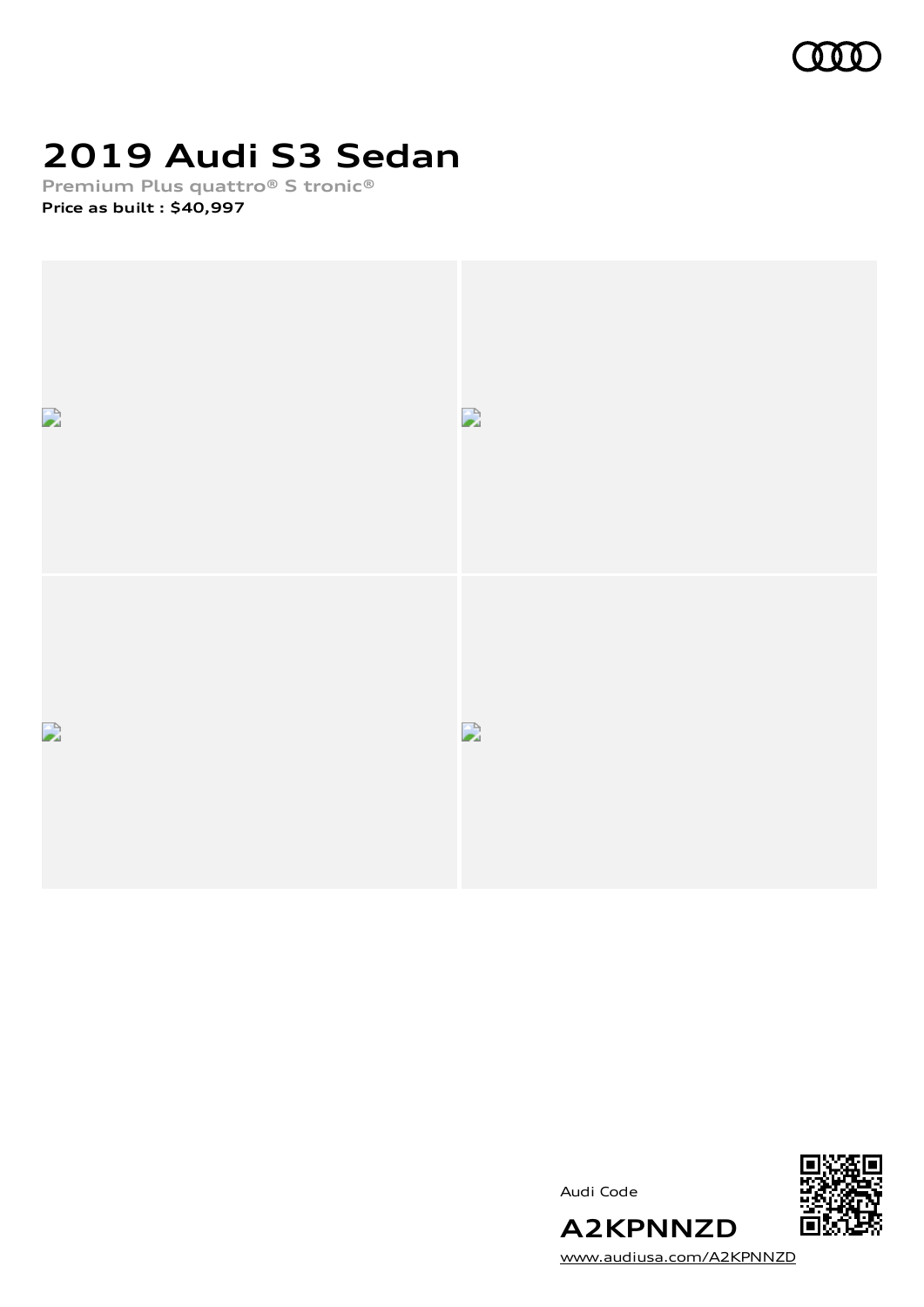### **Summary**

#### **Audi 2019 Audi S3 Sedan** Premium Plus quattro® S tronic®

**Price as buil[t](#page-10-0)** \$40,997

#### **Exterior colour**

Glacier White metallic

#### $\overline{\phantom{a}}$

#### **Further Information**

|                 | N٥           |
|-----------------|--------------|
| Mileage         | 19,250 miles |
| Type of vehicle | Used car     |

**Warranty**

#### **Interior colour**

| Seats     | Black with Rock Gray stitching |
|-----------|--------------------------------|
| Dashboard | Black                          |
| Carpet    | Black                          |
| Headliner | Black                          |

#### **Audi Code** A2KPNNZD

**Your configuration on www.audiusa.com** [www.audiusa.com/A2KPNNZD](https://www.audiusa.com/A2KPNNZD)

**Commission number** 772edb0f0a0e09af5ebc

#### **Technical Specifications**

| Engine type                  | 2.0-liter four-cylinder                       |
|------------------------------|-----------------------------------------------|
| stroke                       | Displacement/Bore and 1,984/82.5 x 92.8 cc/mm |
| Torque                       | 280 lb-ft@rpm                                 |
| Top track speed              | 155 mph mph $1$                               |
| Acceleration (0 - 60<br>mph) | 4.6 seconds seconds                           |
| Recommended fuel             | Premium                                       |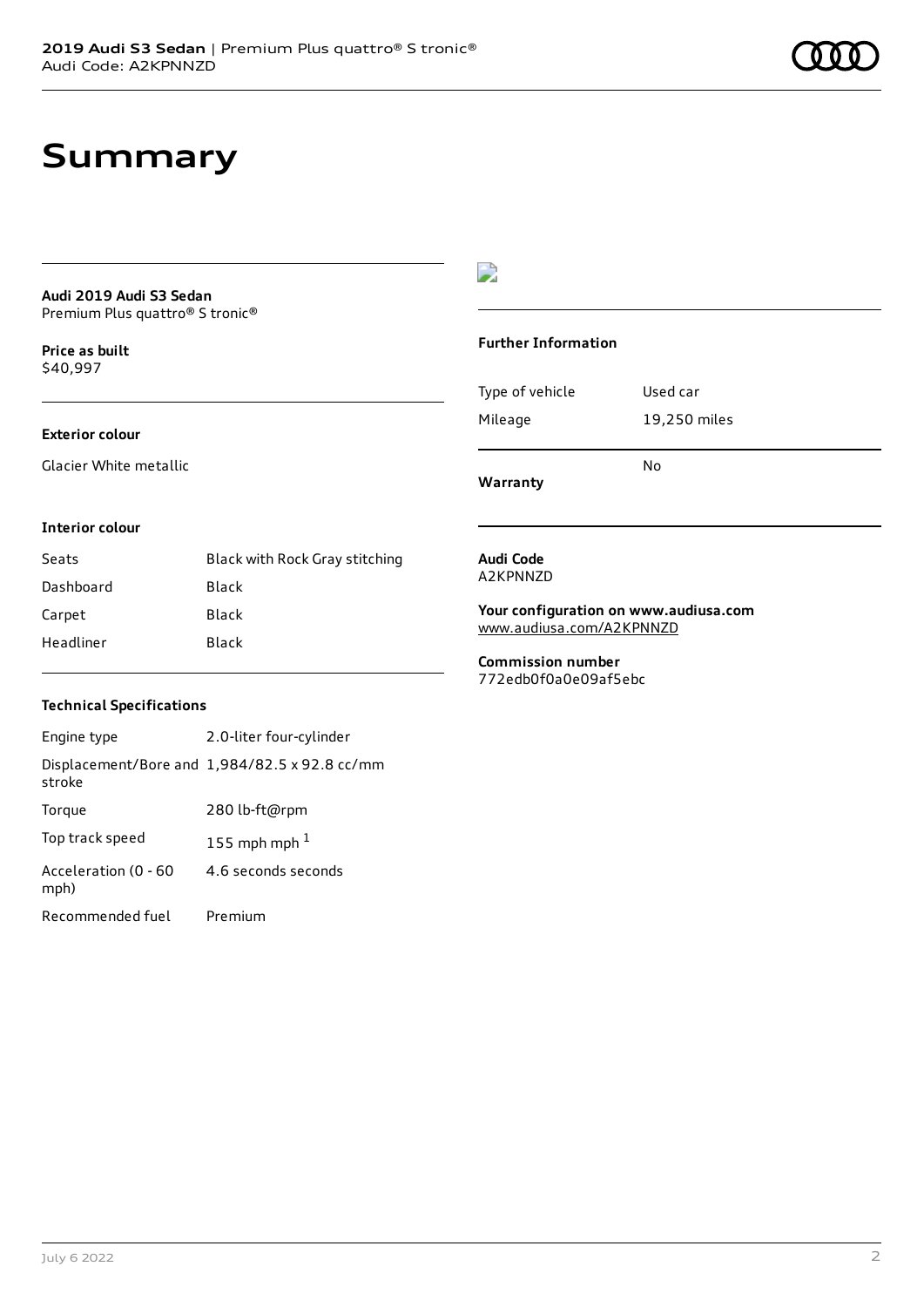# **Equipment**

Glacier White metallic

Black Optic exterior package

Alloy wheels 8J x 19

Black optic package

S Sport package

Leatherette-wrapped center console and door armrests

Fine Nappa leather seats with contrast diamond stitching

Audi Sport® Carbon inlays

Audi drive select









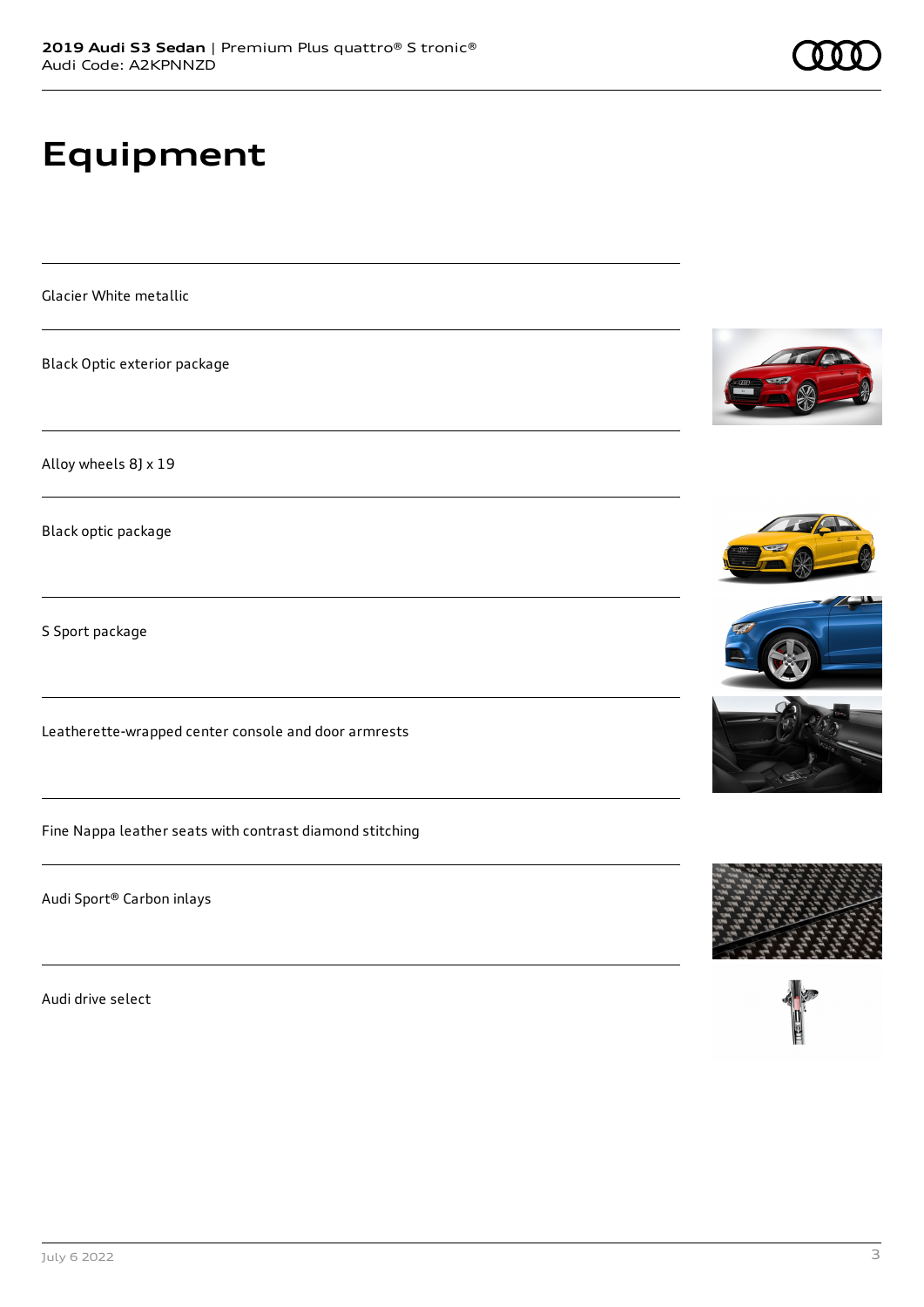**Standard features**

#### **Safety and Security**

| 4UB   | Driver and front passenger airbags                                  |
|-------|---------------------------------------------------------------------|
| 1 A S | Electronic Stability Control (ESC) with<br>traction control (ASR)   |
| UH1   | Electromechanical parking brake                                     |
| 8T2   | Cruise control with coast, resume and<br>accelerate features        |
| 6Y8   | Top track speed of 155 mph                                          |
| 4H3   | Integrated child door locks in rear doors                           |
| 1 N 7 | Progressive steering                                                |
| 7K6   | Tire-pressure monitoring system                                     |
| 4X3   | Front thorax side airbags and Sideguard®<br>head curtain airbags    |
| 8N6   | Rain/light sensor for automatic windshield<br>wipers and headlights |
| 413   | Audi advanced key-keyless start, stop and<br>entry                  |
| 3B7   | Lower Anchors and Tethers for Children<br>(LATCH) in rear seats     |
|       |                                                                     |

#### **Exterior**

| 0PO             | Dual exhaust outlets with chrome tips            |
|-----------------|--------------------------------------------------|
| 6XD             | Power-adjustable heated exterior side<br>mirrors |
| 1S1             | Car jack                                         |
| 9T1             | Heated windshield washer nozzles                 |
| 5]4             | Body-colored, trunk-mounted rear lip spoiler     |
| 0 <sub>N4</sub> | 4-link rear suspension                           |
| 8IT             | Full LED headlights                              |
| 803             | Automatic headlights                             |
| 8TB             | Rear fog lights                                  |

### **Exterior** 8SP LED taillights with dynamic turn signals 4KC Side and rear windows in heat-insulating glass 2UC Sport suspension

#### **Interior**

| 011             | Aluminum interior package (climate control<br>vent and door handle surrounds, mirror and<br>window control trims) |
|-----------------|-------------------------------------------------------------------------------------------------------------------|
| 3FB             | Panoramic sunroof                                                                                                 |
| VT5             | Aluminum door sill inlays with S badging                                                                          |
| VF1             | Stainless steel pedal caps                                                                                        |
| 6N)             | Cloth headliner                                                                                                   |
| 9AK             | Dual-zone automatic climate control                                                                               |
| 417             | Auto-dimming interior rear view mirror with<br>digital compass                                                    |
| 004             | Ambient LED interior lighting package                                                                             |
| 2 PK            | Three-spoke multifunction flat-bottom sport<br>steering wheel with S badging and shift<br>paddles                 |
| 6E3             | Front center armrest                                                                                              |
| 7F9             | Leather-wrapped gear selector                                                                                     |
| 3 NU            | Load-through facility                                                                                             |
| 4A <sub>3</sub> | <b>Heated front seats</b>                                                                                         |

#### **Infotainment and Driver Assistance**

| 6K2.  | Audi pre sense <sup>®</sup> front with pedestrian<br>protection |
|-------|-----------------------------------------------------------------|
| 7 X 2 | Parking system plus                                             |
| 7W1   | Audi pre sense <sup>®</sup> basic                               |

### **(1/2)**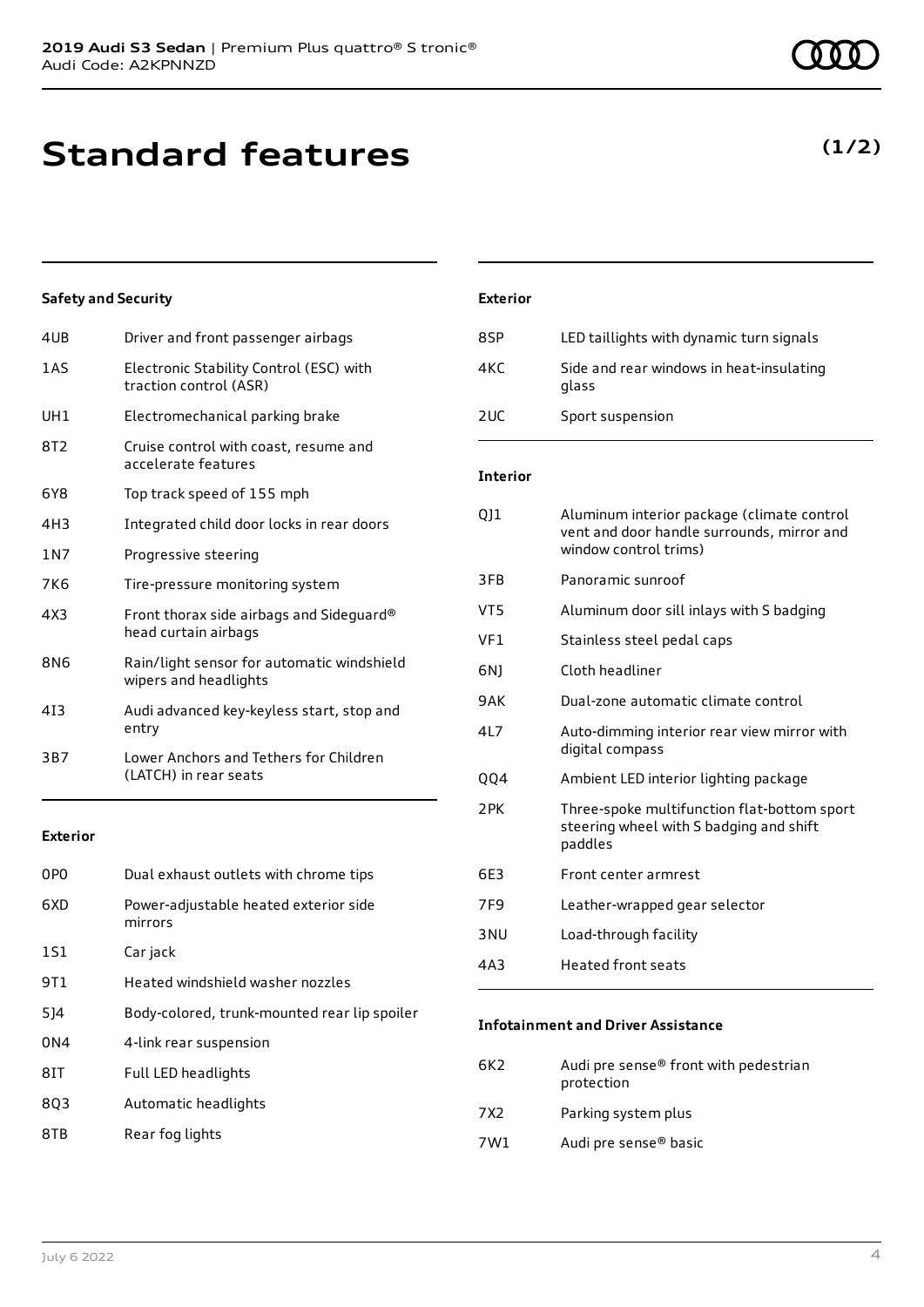**(2/2)**

### **Standard features**

#### **Infotainment and Driver Assistance**

| UI <sub>2</sub> | Audi smartphone interface including Apple<br>CarPlay <sup>™</sup> and Google™ Android Auto <sup>™</sup> for<br>compatible devices |
|-----------------|-----------------------------------------------------------------------------------------------------------------------------------|
| KA <sub>2</sub> | Rear view camera                                                                                                                  |
| 9VD             | Audi sound system                                                                                                                 |
| 9S6             | Color driver information system                                                                                                   |
| 7UH             | Connectivity package                                                                                                              |
| I8S             | MMI® radio                                                                                                                        |
| 7Y1             | Audi side assist                                                                                                                  |
| OV3             | Sirius XM® Satellite Radio                                                                                                        |

9ZE Audi Phone Box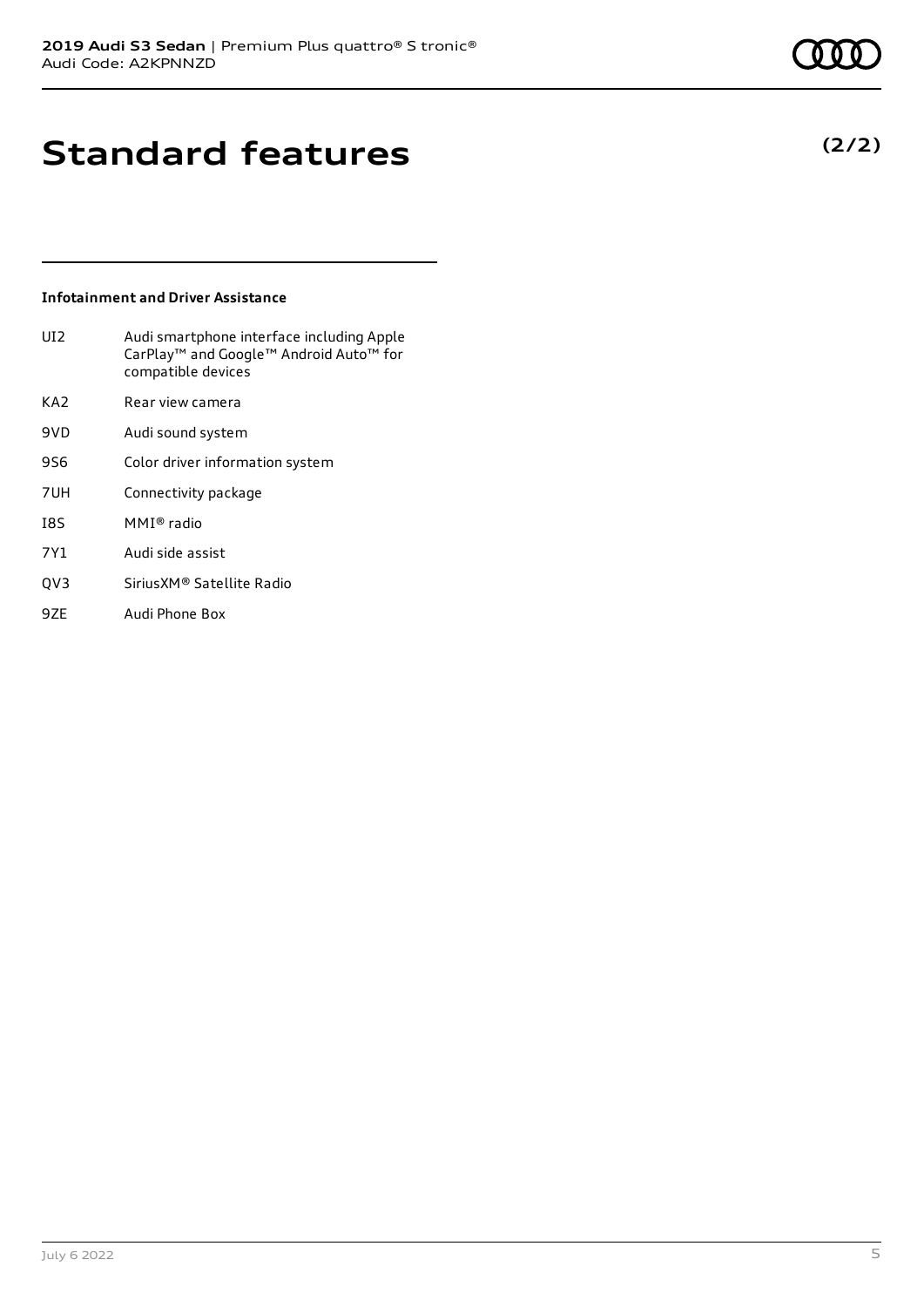### **Dealer remarks**

Odometer is 6055 miles below market average! Priced below KBB Fair Purchase Price! Clean CARFAX.

July 6 2022 6

ONE OWNER, CARFAX CERTIFIED, CLEAN CARFAX, BACKUP CAMERA, LEATHER, SUNROOF/MOONROOF, USB/HANDSFREE/SYNC/UCONNECT/BLUETOOTH, APPLECarPlay-ANDROID AUTO, Audi Beam-Rings, Audi Guard All Weather Floor Mats, Audi Magnetic Ride, Audi smartphone interface (Apple CarPlay/Android Auto), Audi Sport Carbon Fiber Inlays, Auto-dimming Rear-View mirror, Black Optic Package, Fine Nappa Leather Seating Surfaces, Heated Front Sport Seats, Homelink - Black, Panic alarm, Radio: Audi Concert AM/FM/CD/SAT Player, Red Brake Calipers, Remote keyless entry, S Sport Package, S Sport Seat Package, S Sport Seats, Sport steering wheel, Turn signal indicator mirrors, Wheels: 19" Titanium Matte 5-Arm-Rotor Design.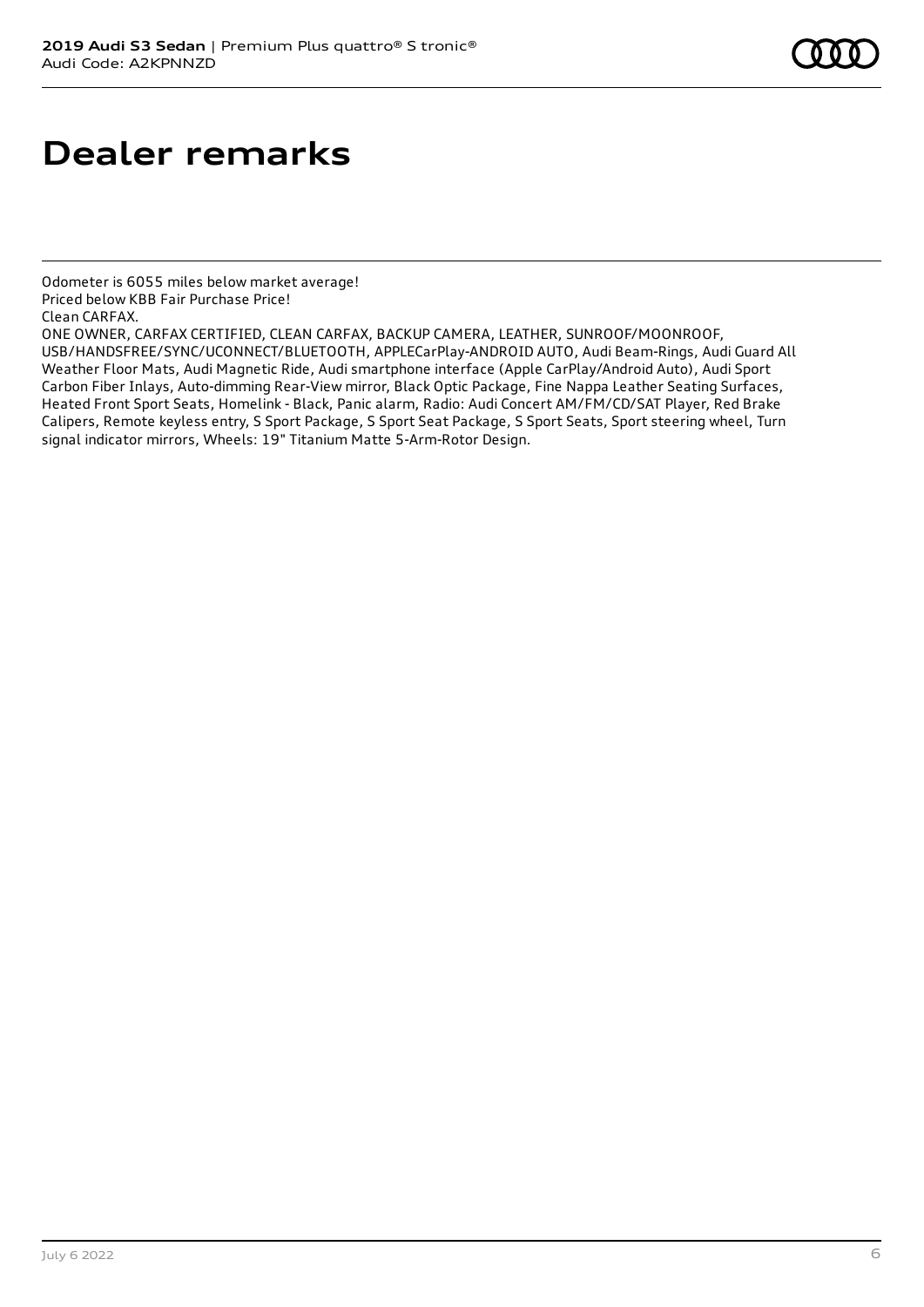# **Technical Specifications**

### **Engineering | Performance**

| Engine type                                 | 2.0-liter four-cylinder                       |
|---------------------------------------------|-----------------------------------------------|
| Acceleration (0 - 60<br>mph)                | 4.6 seconds seconds                           |
| Engine block                                | Cast-iron                                     |
| Induction/fuel injection Turbocharged/TFSI® |                                               |
| Displacement                                | 2.0 L                                         |
| Cylinder head                               | Aluminum-alloy                                |
| Max. output ps/hp                           | 288 @ rpm                                     |
| stroke                                      | Displacement/Bore and 1,984/82.5 x 92.8 cc/mm |
| Top track speed <sup>1</sup>                | 155 mph mph                                   |
| Torque                                      | 280 lb-ft@rpm                                 |
| Valvetrain                                  | 16-valve DOHC                                 |

### **Transmission | Drivetrain**

| Gear ratios: 6th         | 0.860:1                                                                                                             |
|--------------------------|---------------------------------------------------------------------------------------------------------------------|
| Gear ratios: Final Drive | 1st,4th, 5th 4.471: 1, 2nd,<br>3rd, 6th, 7th 3.304: 1                                                               |
| Gear ratios: 7th         | 0.661:1                                                                                                             |
| Gear ratios: 4th         | 1.040: 1                                                                                                            |
| Transmission             | Seven-speed S tronic <sup>®</sup> dual-clutch<br>automatic transmission and<br>quattro <sup>®</sup> all-wheel drive |
| Gear ratios: 5th         | 0.793:1                                                                                                             |
| Gear ratios: 2nd         | 2.750:1                                                                                                             |
| Gear ratios: 3rd         | 1.897:1                                                                                                             |
| Gear ratios: Reverse     | 2.901:1                                                                                                             |
| Gear ratios: 1st         | 3.190:1                                                                                                             |

#### **Electrical system**

| Alternator | 14 Volts - 320A |
|------------|-----------------|
| Battery    | 12 Volts - 59Ah |

#### **Steering**

| Steering type                              | Electromechanical power steering<br>system |
|--------------------------------------------|--------------------------------------------|
| Turning diameter, curb- 36.1 ft<br>to-curb |                                            |
| Steering ratio                             | 14.3:1                                     |

#### **Suspension**

| Front axle | MacPherson strut front suspension |
|------------|-----------------------------------|
| Rear axle  | Four-link rear suspension         |

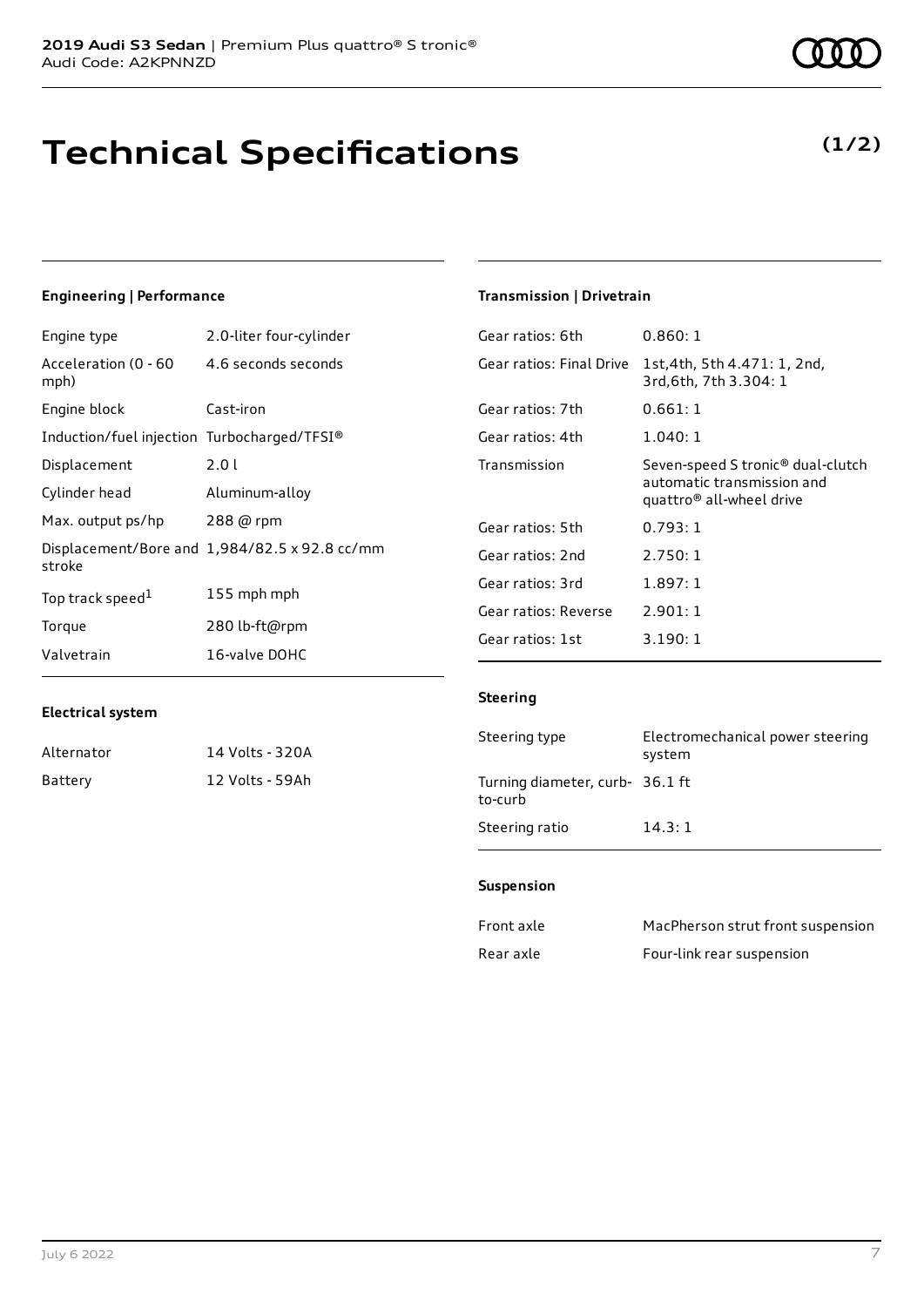# **Technical Specifications**

#### **Brakes**

| Front brakes         | 13.4 (ventilated disc) in                                                                                           | Seating capacity                          | 5              |
|----------------------|---------------------------------------------------------------------------------------------------------------------|-------------------------------------------|----------------|
| Rear brakes          | 12.2 (ventilated disc) in                                                                                           | Shoulder room, rear                       | 53             |
| Parking brake        | Electromechanical                                                                                                   | Head room with front<br>sunroof           | 3(             |
|                      |                                                                                                                     | Leg room, rear                            | 3!             |
| <b>Body</b>          |                                                                                                                     | Shoulder room, front                      | 54             |
| Material             | Lightweight construction<br>technology - fully galvanized steel<br>unibody with aluminum hood and<br>front subframe | Head room with rear<br>sunroof            | 36             |
|                      |                                                                                                                     | Leg room, front                           | $\overline{4}$ |
| Corrosion protection | Multistep anti-corrosion protection                                                                                 | Cargo volume, rear<br>seatbacks up/folded | 1(             |

#### **Warranty | Maintenance**

| Warranty    | 4-year/50,000-mile Audi New<br>Vehicle Limited Warranty                                  |
|-------------|------------------------------------------------------------------------------------------|
| Maintenance | 12-month/10.000-mile (whichever<br>comes first) NO CHARGE first<br>scheduled maintenance |

#### **Exterior Measurements**

| Height                        | 54.8 in   |
|-------------------------------|-----------|
| Length                        | 175.8 in  |
| Wheelbase                     | 103.6 in  |
| Drag coefficient              | 0.31 Cw   |
| Overall width with<br>mirrors | 77.2 in   |
| Track rear                    | 60.1 in   |
| Track front                   | $61.1$ in |
| Curb weight                   | 3,494 lb  |

#### **Interior measurements**

| Scating Capacity                          |                      |
|-------------------------------------------|----------------------|
| Shoulder room, rear                       | 53.0 in              |
| Head room with front<br>sunroof           | $36.5$ in            |
| Leg room, rear                            | 35.1 in              |
| Shoulder room, front                      | 54.8 in              |
| Head room with rear<br>sunroof            | $36.1$ in            |
| Leg room, front                           | 41.2 in              |
| Cargo volume, rear<br>seatbacks up/folded | 10.0/NA cu ft, cu ft |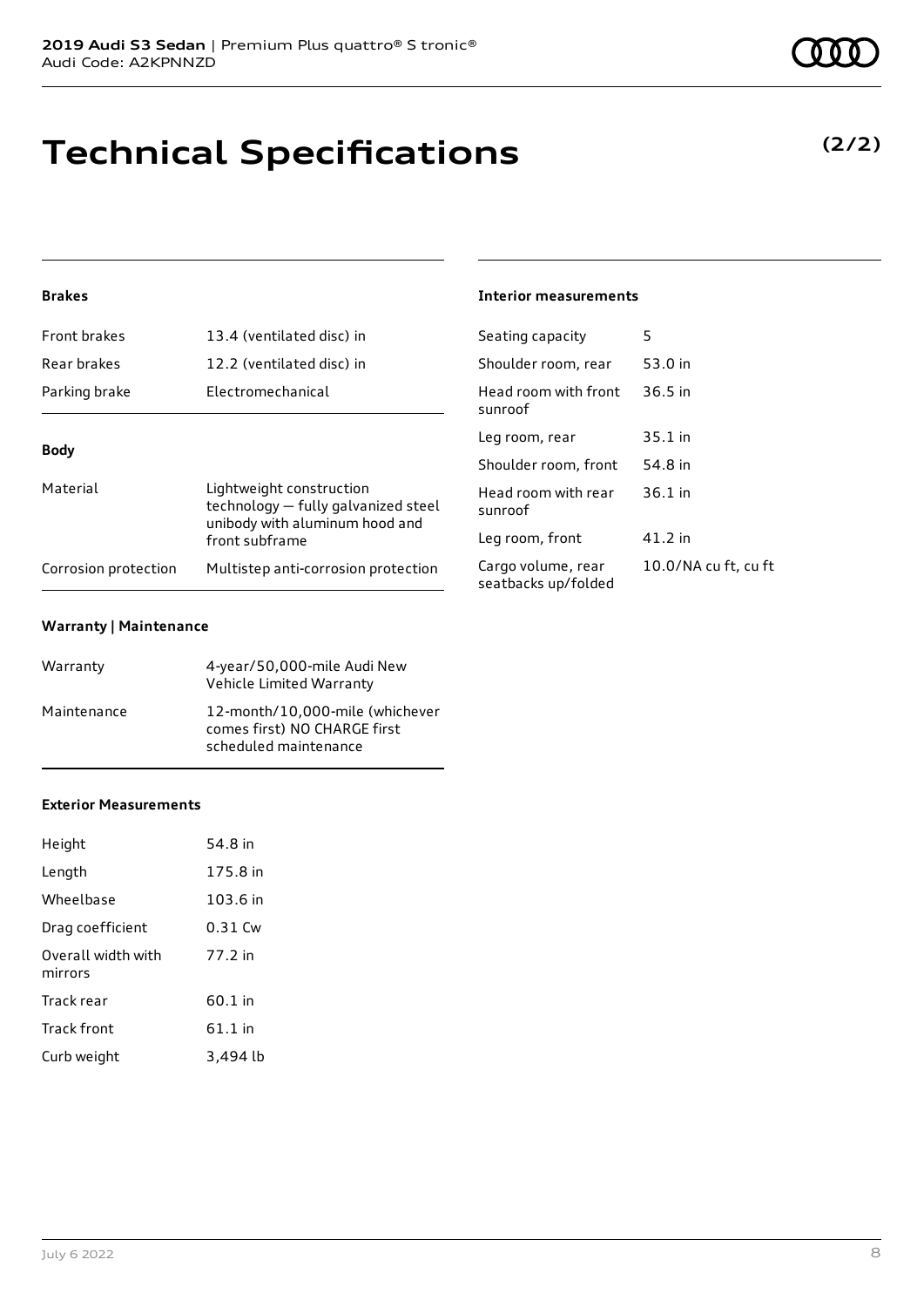### **Consumption- and emission**

**Consumption by NEDC**

combined 25 mpg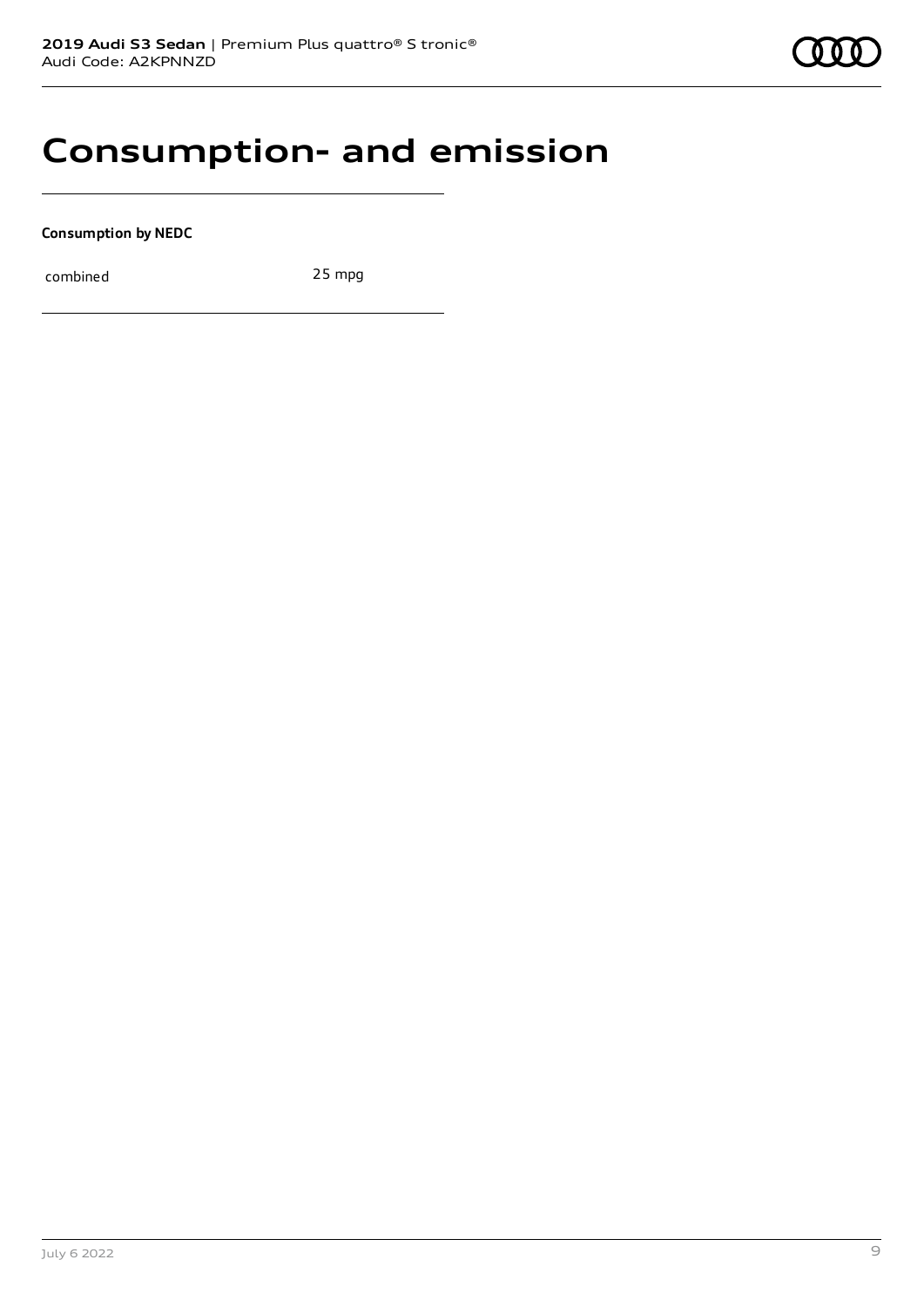

### **Contact**

Dealer **Audi Augusta**

4022 Washington Rd 30907 Martinez GA

Phone: +17067382561 FAX: 7067368522

www: [https://www.audiaugusta.com](https://www.audiaugusta.com/)